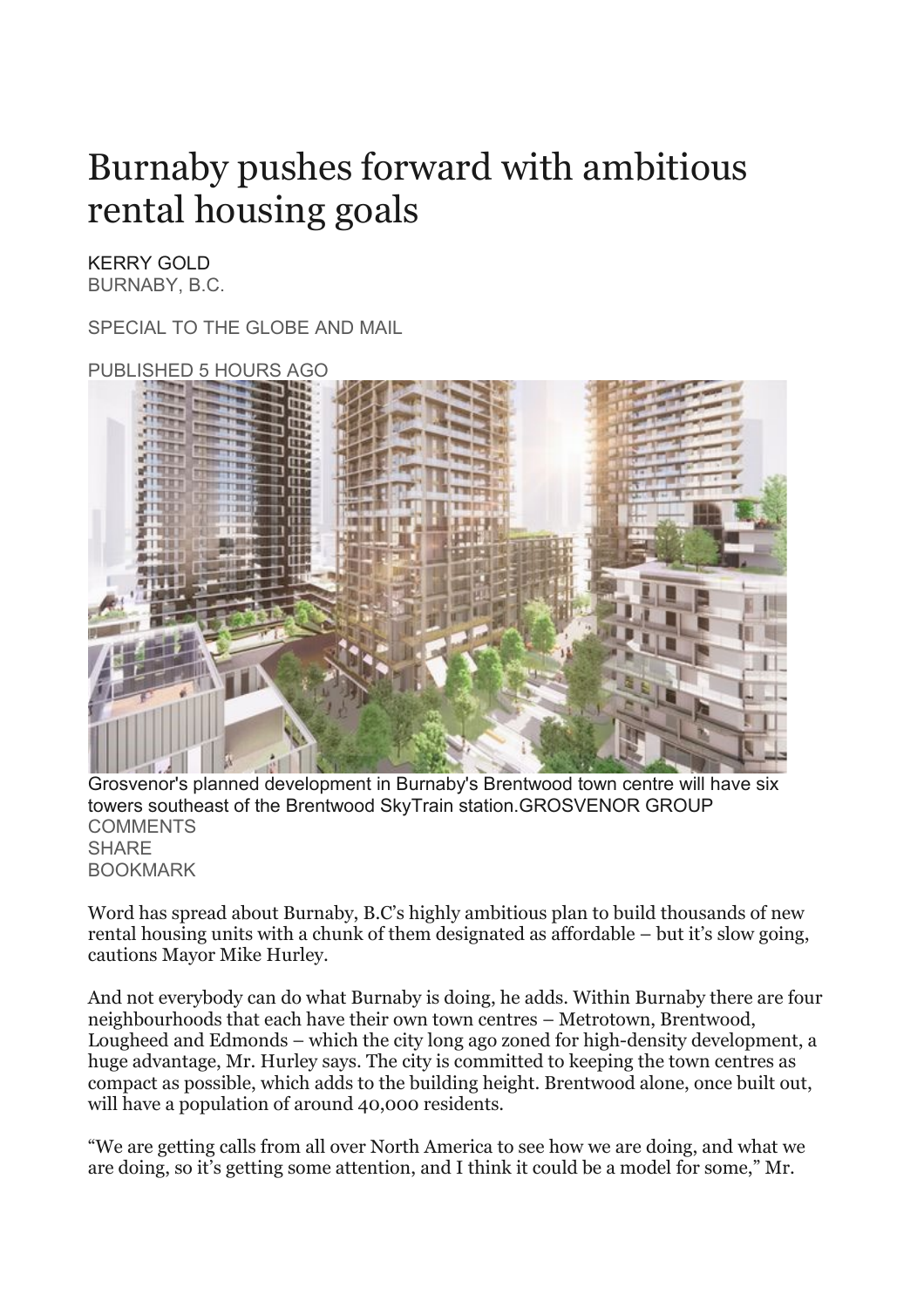Hurley says. "But it won't work for all, because we have our four town centres that are committed to density. That could be a challenge for some."

Only five years ago Burnaby was making headlines of a different kind, for rampant evictions in Metrotown, where low-rise, affordable transit-oriented rental housing was being demolished to make way for condos. It isn't an easy ship to turn around, and bringing new rental housing to the market will take several years. But today, as a result of several new policies, the city has more than 10,000 rental units in the pipeline, the bulk of them at below-market rates. The city mandated inclusionary zoning for all new housing projects over six units, and the zoning requires that 20 per cent of the units are affordable. It has also approved city-owned land for a non-market housing program, dependent on funding from other levels of government. The city will be reviewing their policies this spring and will make adjustments if necessary.

Inclusionary zoning, which can be unpopular with developers wherever it's introduced, has generally been met favourably, Mr. Hurley said.

"Everyone knows the rules now, and it seems to be going okay," he said. "I feel like we are getting there but there is so much to do, and we were so far behind. But I think we have really developed something that will work very well into the future and stand the test of time. I'm proud of what we've done, but it always takes a lot longer than you really want it to. You can't build housing overnight."

Part of the problem, he said, is the lack of funding from other levels of government for the social housing the city wants to build on designated city-owned land. That program is moving far too slowly, he said.

"The only way that type of rental can be met is with the help of other levels of government. They have to step up to the plate, and I think they are missing the mark," said Mr. Hurley, referring to a lack of provincial and federal funding.

"I feel that when we are putting up the land, it should be low-hanging fruit for other levels of government, if they are really serious about building the housing they keep talking about."

They've gained more traction with their inclusionary zoning policy, which has brought a major developer to the table with a master plan that includes the tallest rental tower in Western Canada.

Mr. Hurley said their plan, which is under review, meets the city's targets for a walkable, contained, 15-minute community.

Grosvenor – a 340-year-old British development company privately owned by Hugh Grosvenor, 7th Duke of Westminster, and family – is moving into the rental market in a big way with a master plan that includes a six-tower proposal southeast of Brentwood SkyTrain station on Lougheed Highway in Brentwood town centre. It includes about 2,000 market-rate rental units and 450 below-market units, as well as 900 condo units and a new \$140-million community centre. The 7.9-acre site will be car-free, with cars entering underground off side streets, with plazas and shops. If approved, the project would be completed in 2027 or 2028, and it's too early to say what the rents would be. The city has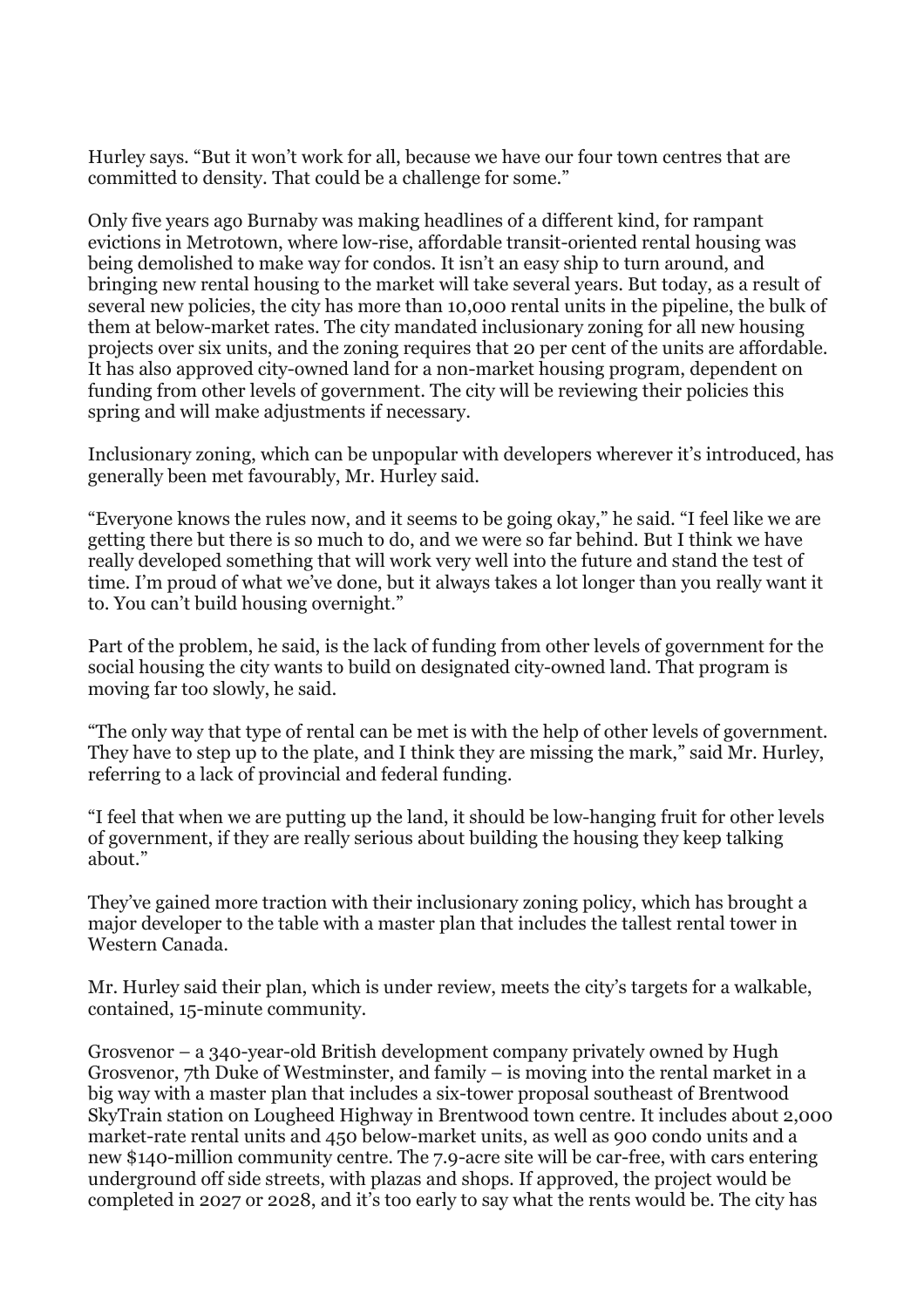approved the project going forward to public consultation. Open houses will be held this month, followed by a public hearing in late April.

The project meets the city's 20-per-cent inclusionary zoning policy, and the market-rate units and below-rate units will be indistinguishable from each other, says Marc Josephson, senior vice-president, development. In other words, there will be no "poor door" as it's called, or division.

They purchased two commercial properties, home-to-office buildings and a car dealership, in 2016 and then 2019, while the city's policy was being developed. To the north there are residential towers more than 50-storeys high, so their proposed 60-plus-storey rental tower likely won't spark controversy.

Mr. Josephson said it is currently the company's biggest project in North America. They had wanted to build a major rental project for years, but only recently has it become viable.

"We built purpose-built rental across our business in other cities like D.C., San Francisco and London, and other parts of the world, so we are quite familiar with it at a broad level. But locally … to build rental at a large scale has been really challenging.

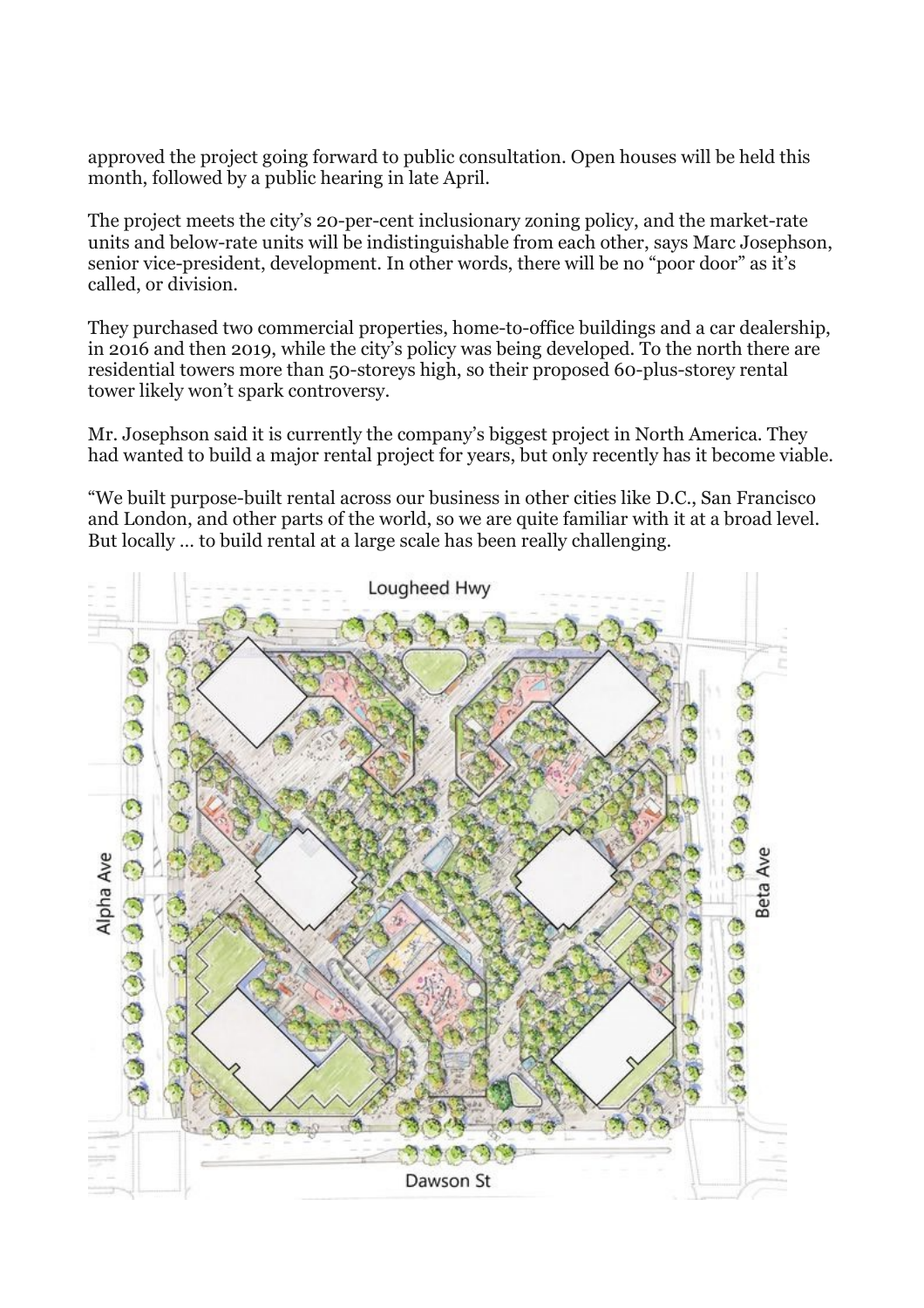The 7.9-acre site in Burnaby's Brentwood town centre includes about 2,000 market rate rental units and 450 below-market units, as well as 900 condo units and a new \$140 million community centre.GROSVENOR GROUP

"When you are trying to make a financial decision about proceeding with a project, rental housing typically doesn't pencil. It's too expensive to deliver, and historically in Vancouver the highest and best use for residential has always been residential condo, and it is still more valuable. But the thing about rental is it requires municipalities and other forms of government to encourage it.

"The costs have simply been too high relative to the returns, and the returns were insufficient. What's changing now is the environment where rental housing is priced into the land. The land prices are, I would say, becoming reflective of housing policies that expect rental housing."

Victoria developer Luke Mari says there's a lot of buzz around Burnaby's unfolding rental, but inclusionary zoning only works when a developer can build enough density to make the project viable. He echoes Mr. Josephson's position that municipal clarity around what is allowed is necessary in order to deliver affordable units.

After years of study, Victoria introduced inclusionary zoning in 2019 for new developments that requires 20 per cent of units to be affordable in buildings with at least 60 units. Affordability must be maintained for 60 years or the life of the building.

Mr. Mari, an urban planner and millennial who co-founded a company with other millennials, said the policy isn't working because of increased costs. Inclusionary zoning can have mixed results, he says.

"Housing costs have accelerated 150 to 200 per cent maybe. Land costs have gone up, construction costs have gone up, but density has stayed the same. So we are being asked to do more with less," Mr. Mari said.

"I hear Burnaby cited so often here in town as the model of anti-displacement and inclusionary zoning that we should be looking to, and yeah, there are lots of good lessons, but the level of density Burnaby is providing is immense, and they incentivize it. Here we have essentially a penalization system, where you must provide X and then we might give you approvals.

"In Burnaby they're saying, 'we're going to give you a whole bunch of extra floor area if you do what we're asking you to do.'"

"You essentially want your inclusionary zoning policy to be the biggest percentage it can be before projects are no longer viable."

In European cities, he says affordable housing programs work because of significant densities, certainty of process and citywide land availability. He'd like to see single-family areas opened up to more density, and more certainty for developers. If that land were to open up, he believes older rental buildings – a valuable source of affordable housing – would be protected from redevelopment.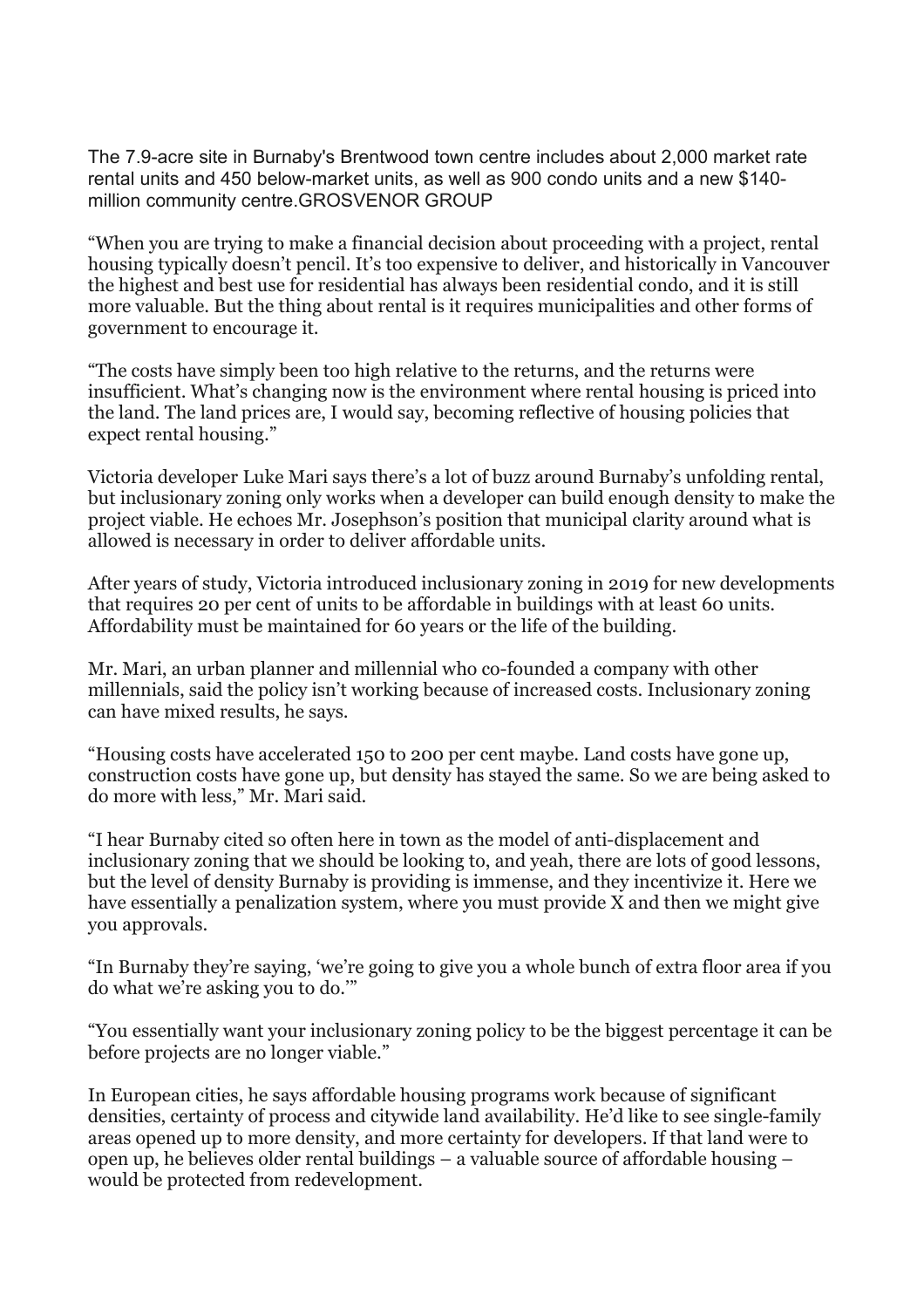Mr. Mari's company Aryze's business model is geared towards building affordable communities as well as market-rate housing. Last year they built a shipping container development for homeless people and they will be developing a women's transition house with a non-profit housing provider. They completed two purpose-built rentals and they have about a dozen others on the way in various stages. The company just completed a 64 unit rental building called Ross Terrace, where none of the units exceed 30 per cent of tenant incomes, and 12 of the units are 25 per cent below market. City council approved extra density and BC Housing provided a construction loan.

"We built this five-storey building in 11 months during COVID, because we have in-house construction, and we saved \$300,000 in interest on our loan. And instead of pocketing it, we gave it back to the community by proposing to build an amazing park next door," Mr. Mari said.

They also managed to lower some of the rents below what was required and still make the project profitable.

"I know this is hard to believe, but three of us own the company, and we're all millennials with a shit ton of kids, and we have values. We got into this work because we thought we could have maximum impact in our city as change makers through development. Every developer says they're community focused, but if you look at our track record, we are more than walking the talk.

"Most of our rental projects have affordable housing as a voluntary measure. Sometimes we can't do it. Sometimes we can. … I'm not going to lie to you and say we don't also build really expensive housing, because we do. But we build in every segment of the housing continuum. We do a ton of partnership with non-profits, and we do full market projects where we are selling \$2-million townhouses, yeah, because there is somebody who can afford a \$2-million townhouse."